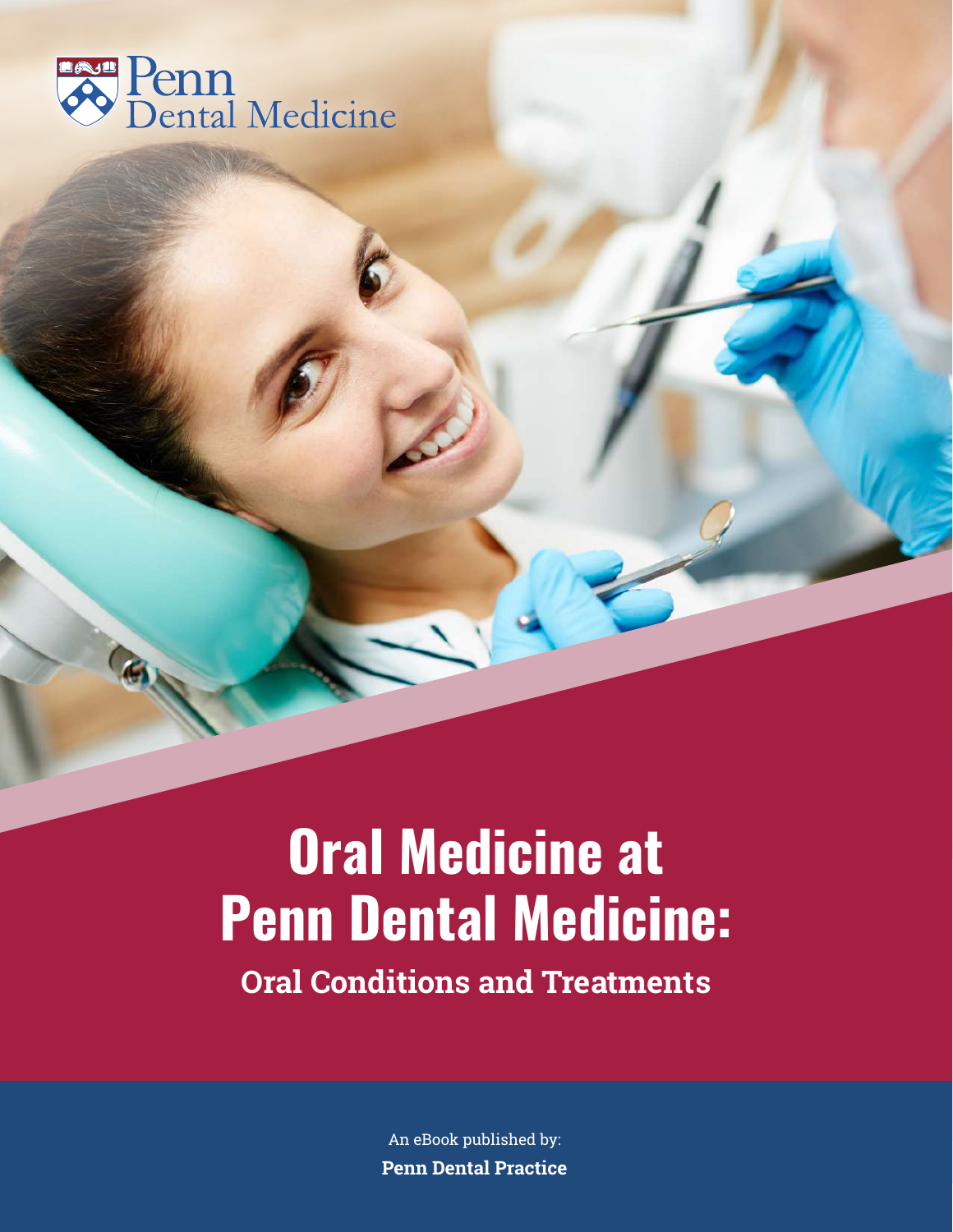## **What is Oral Medicine?**

Oral medicine sits at the crossroads of medicine and dentistry. Oral medicine concerns the diagnosis and oral health care of patients with disorders of the orofacial region. An oral medicine specialist has advanced training in evaluation and management of **oral mucosal abnormalities** (such as infection, allergies, ulcers, growths, cancers, immune-related disorders), **temporomandibular disorders** ("TMJ"), **salivary gland disorders and dry mouth, facial pain** due to musculoskeletal



or neurologic conditions, **taste and smell disorders**, and **oral problems stemming from systemic diseases.**

The difference between oral/maxillofacial surgery and oral medicine is oral medicine's emphasis on non-surgical management of medically-related oral disorders and conditions.

#### **Oral Medicine: Clinical Evaluation**

Many of the procedures performed by an oral medicine specialist begin with clinical evaluation.

**MEDICAL HISTORY.** Understanding a patient's medical history is a vital first step for any specialist, including those in oral medicine. Typically, this history is obtained through a combination of the patient's self-report (or the report of a caregiver) and through medical and dental records. This information can not only help to identify and understand a current condition, but also to understand the relationship between the condition and potential treatment options and the patient's overall health, current medications, and other important factors.

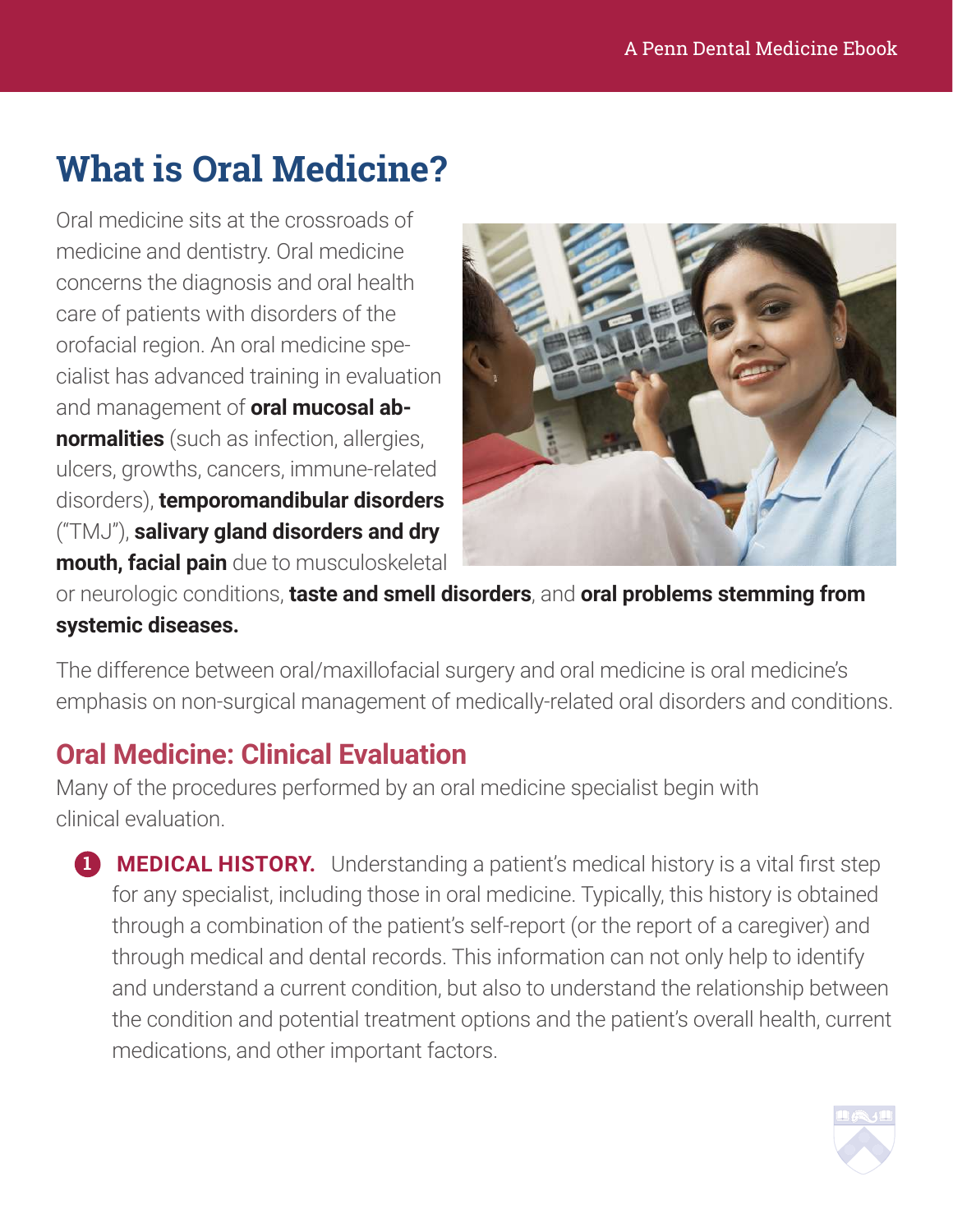**PHYSICAL EXAMINATION.** While medical history is a key component of **2** diagnosis and treatment, it cannot stand alone. The physical examination is also fundamental to the diagnostic process. This typically includes a thorough inspection of the face, teeth, mouth, and oral cavity.

**ORDERING AND INTERPRETATION OF DIAGNOSTIC TESTS.** Tests such **3** as imaging studies (x-rays, CT scans, MRIs), blood and salivary tests, and microbiological investigations are used to diagnose a wide range of conditions:

- **X-rays and CT scans** are used to develop cross-sectional pictures of anatomical structures, such as bones, organs and muscles. CT scans provide three-dimensional images that help to diagnose conditions like impacted teeth and Temporomandibular Joint (TMJ) Disorders.
- **Magnetic Resonance Imaging (MRI)** is used to evaluate and treat TMJ disorders, trauma, disease, and oral cancers. MRIs use magnetism, radio waves, and computer technology to create detailed images of body structures.
- **Blood and saliva testing** can show a variety of problems that assist in diagnosis such as anemia, Vitamin D deficiency, hypothyroidism, Rickets Disease, osteomalacia, bone disease, ulceration, herpes, the mumps virus, and autoimmune disease, to name a few.
- **Microbiological investigations** refer to diagnoses made on the basis of the presence of microorganisms or an observable antibody response. While a variety of tests are included in this category, bacterial and viral cultures are one of the most common. They are used to identify bacterial, fungal, or viral infections.

**BIOPSIES.** An oral tissue biopsy is taken when the doctor cannot make **4**a diagnosis for lesions based on history and clinical examinations alone. Approximately 10% of patients examined will have some abnormality of the **oral mucosa**. A biopsy can eliminate the guesswork of making a diagnosis,

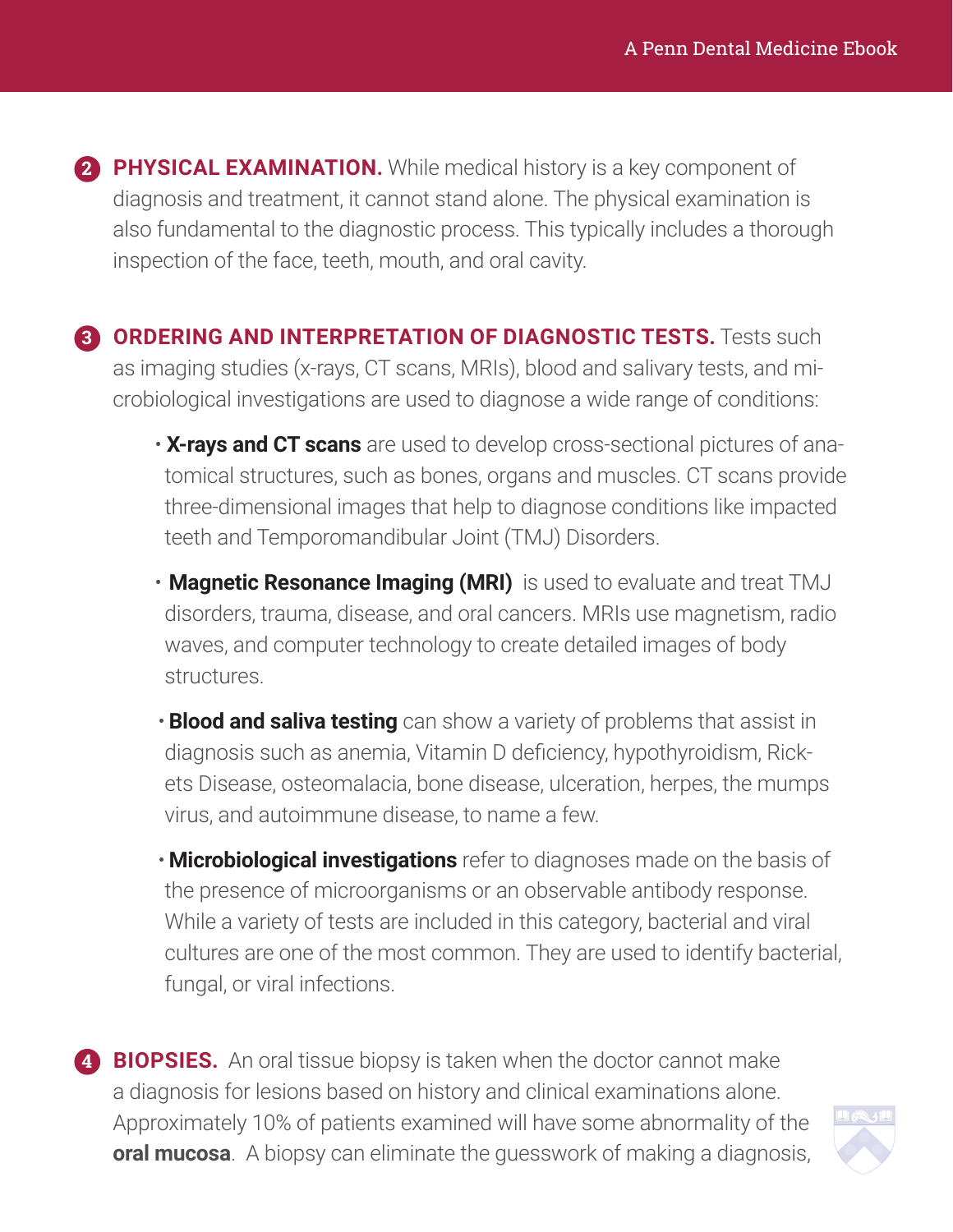including the possibility of malignancy. Lesions that bleed easily, grow rapidly, or are red and white colored should be checked because these symptoms could indicate a serious problem. A biopsy is recommended when an abnormality persists for longer than two - four weeks and other irritants have been removed. Because the tissue can then be microscopically analyzed, a biopsy is the gold standard for diagnosing disease.



#### **Oral Medicine: Medical Management**

Oral medicine treats a wide range of conditions with topical and systemic medications. Here are a few examples of the types of problems managed:

- **MOUTH ULCERS.** These are typically painful, sores that form in the mouth or at **1** the base of the gums. Most mouth ulcers are recurring incidents that are benign. There are a variety of types of ulcers which vary in severity, including cold sores, mouth lesions, tongue inflammation, canker sores, oral thrush, Herpes simplex, and hand, foot and mouth disease (common in children). You should contact your oral medicine doctor if a mouth ulcer lasts more than three weeks, if it is recurring, or if it becomes painful or red, because this could be a sign of bacterial infection.
- **TMD/ TMJ DISORDERS.** Temporomandibular disorders (TMD) affect the temporo-**2**mandibular joint (TMJ), which connects the jawbone to the skill. These disorders can cause pain when opening and closing the mouth. TMDs can often be treated with a combination of medication, physical therapy and stretching, and mouth guards or oral splints. If conservative treatment options are not effective, your doctor may recommend surgical treatment.

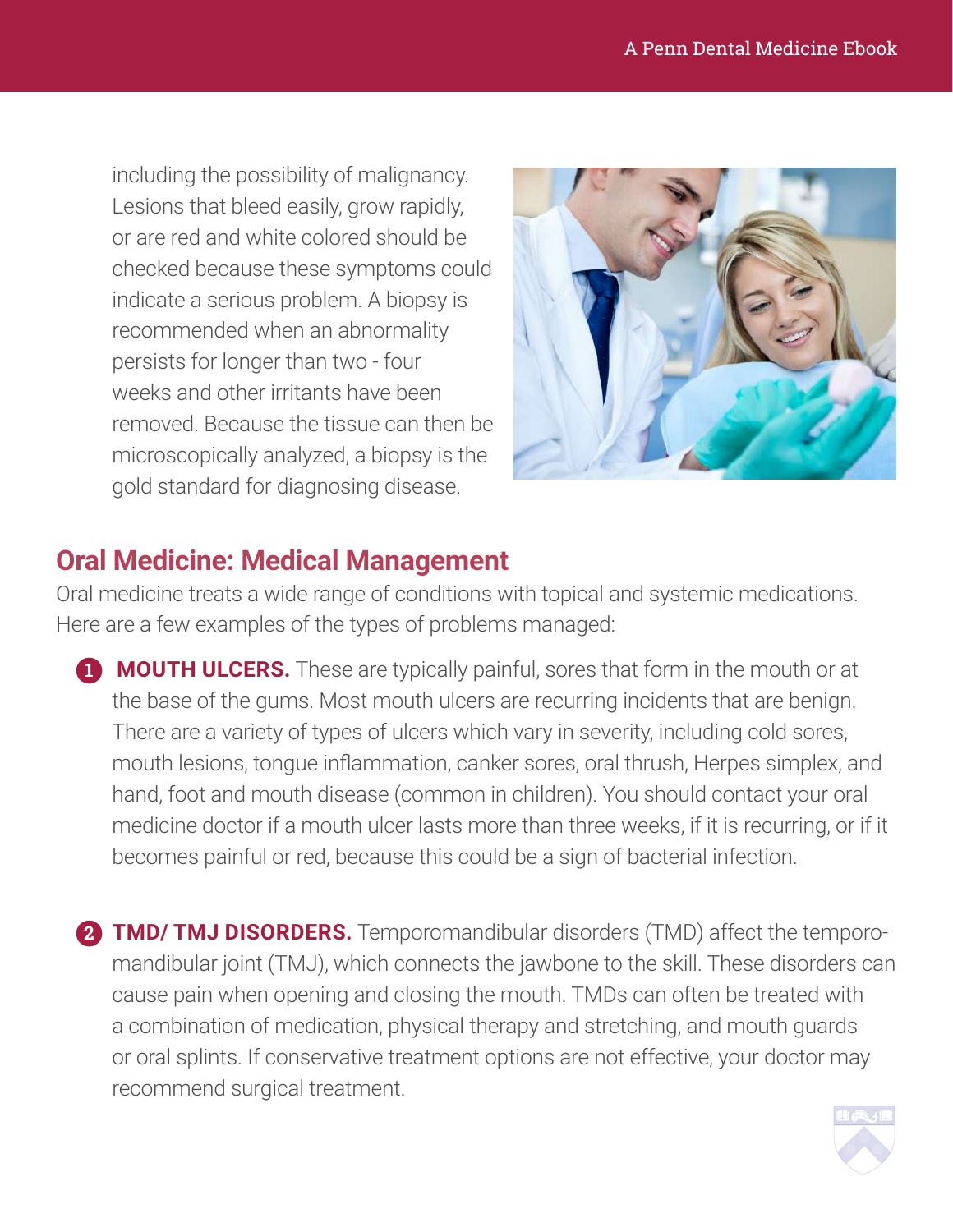**SALIVARY GLAND DISORDERS.** These include dry mouth, salivary gland stones, tumors, and infection. Dry mouth can often be managed by good oral hygiene and sometimes medication, depending on the cause (which can include medications you are already taking). Stones can be removed, but more often they are treated manually with compresses, pain relievers, and methods to trigger saliva production so that they pass on their own. Infections are treated with antibiotics, but a salivary abscess will often need to be surgically managed.

**TASTE AND SMELL DISORDERS.** Scientists believe that up to 15% of adults may have a problem with their ability to smell or taste, of which more than 200,000 people visit a doctor each year for help. A taste or smell disorder could have a variety of causes: allergies, upper respiratory/ear infections, radiation therapy, a medication, exposure to certain chemicals, oral hygiene issues, or a head injury. Nutritional deficiencies can also cause diminished taste and smell perception. Taste and smell disorders may be symptoms of other problems in the body, which your oral medicine specialist can help diagnose and treat.

### **Why Choose Penn Dental Medicine as Your Oral Medicine Provider?**

Even a cursory review of the procedures listed above shows the vast range of conditions treated by oral medicine specialists. The mouth is considered a central location within an interconnected system, rather than a separate, isolated part of the body. That's what makes us different from many other health care providers. Penn Dental Medicine hosts a variety of dental disciplines under the same roof, which facilitates our fluid, interdisciplinary, and collaborative approach.

As a practice operating under the wider umbrella of a dental school, we have a responsibility to remain at the forefront of the dental field. In fact, pioneering work in